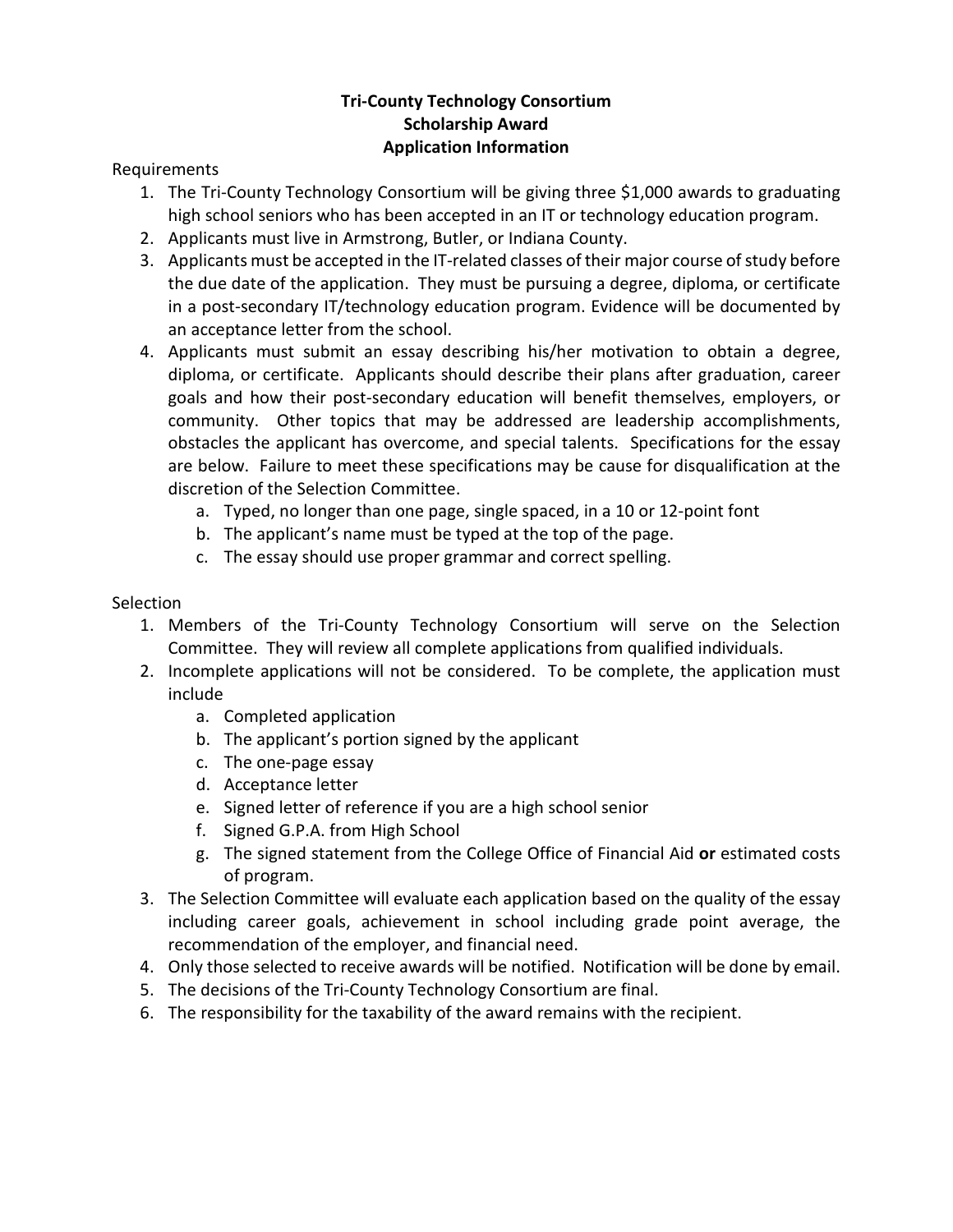Submission

- 1. The complete application must be received by 4:00 p.m. on the due date. It can be emailed, mailed or delivered by hand. Place the application in a 9" X 12" or larger envelope and do not fold any pages.
- 2. Late applications will not be considered.
- 3. The applicant is solely responsible for making certain that all required parts and forms have been submitted. The Selection Committee will not notify applicants of missing documents.
- 4. Inquiries may be addressed to the Paul Weifenbaugh, TCWIB Assistant Director at [pweifenbaugh@tricountywib.org](mailto:pweifenbaugh@tricountywib.org) .
- 5. Submit the application to Paul Weifenbaugh Tri-County Workforce Investment Board, Inc. 112 Hollywood Drive, Suite 201 Butler, PA 16001 pweifenbaugh@tricountywib.org

## **Due date: June 6, 2022 by 4:00 p.m.**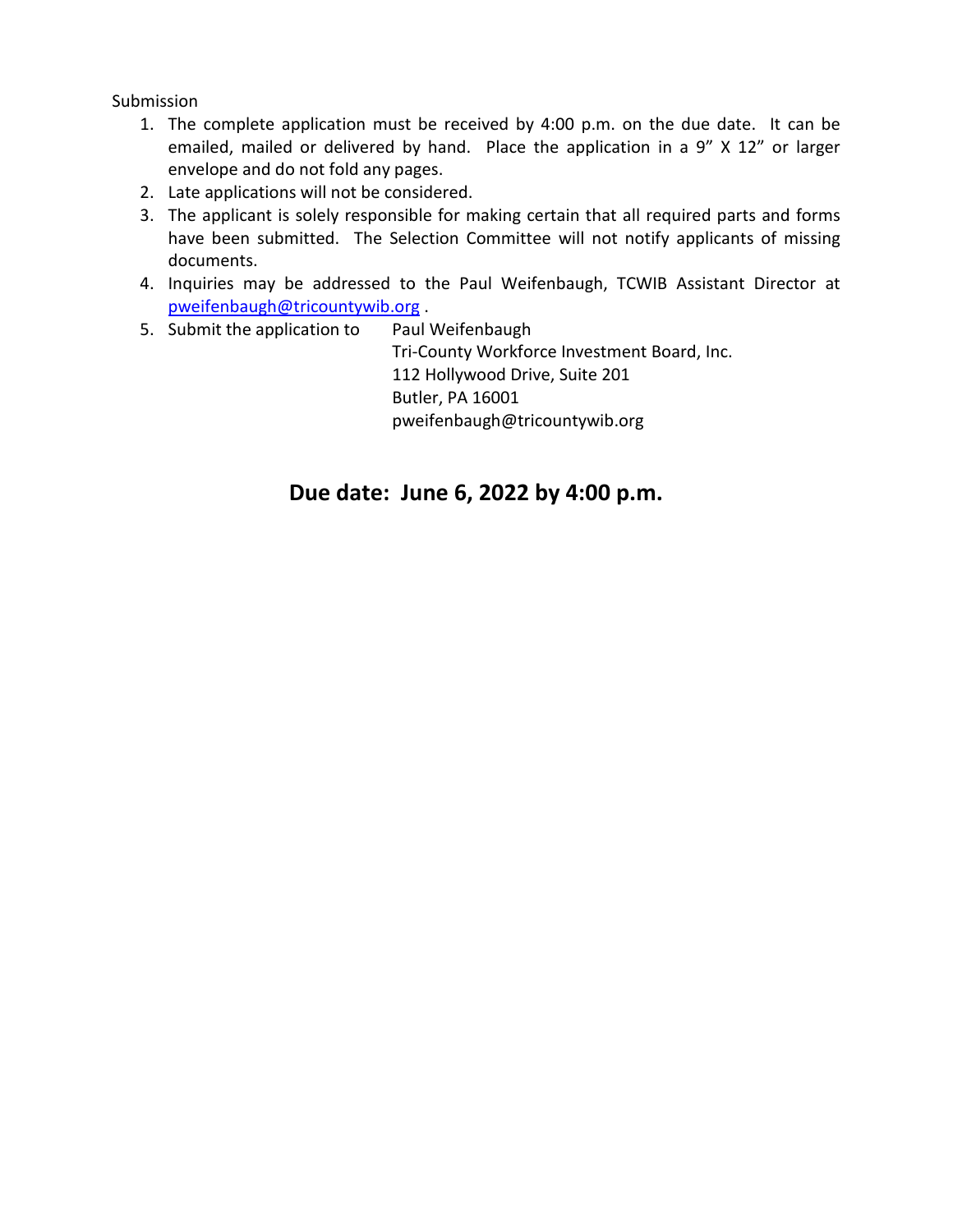

# **To be completed by the applicant:**

### **PART I (To be filled out by all applicants)**

l

| County <u>example</u>                                                                                                                                                                     |
|-------------------------------------------------------------------------------------------------------------------------------------------------------------------------------------------|
| Daytime Phone <b>Email</b> Email <b>Email Email Email Email Email Email Email Email Email Email Email Email Email Email Email Email Email Email Email Email Email Email Email Email E</b> |
|                                                                                                                                                                                           |
| Major Course of Study _____________                                                                                                                                                       |
| Degree, credential, or certificate on graduation _______________________________                                                                                                          |
|                                                                                                                                                                                           |
| Are you currently receiving monies for education and/or related expenses as a result of other                                                                                             |
| scholarship programs or grants? Please specify sources.                                                                                                                                   |
| ,我们也不会有什么?""我们的人,我们也不会有什么?""我们的人,我们也不会有什么?""我们的人,我们也不会有什么?""我们的人,我们也不会有什么?""我们的人                                                                                                          |
| When your course of study is completed, what are your career plans and goals?                                                                                                             |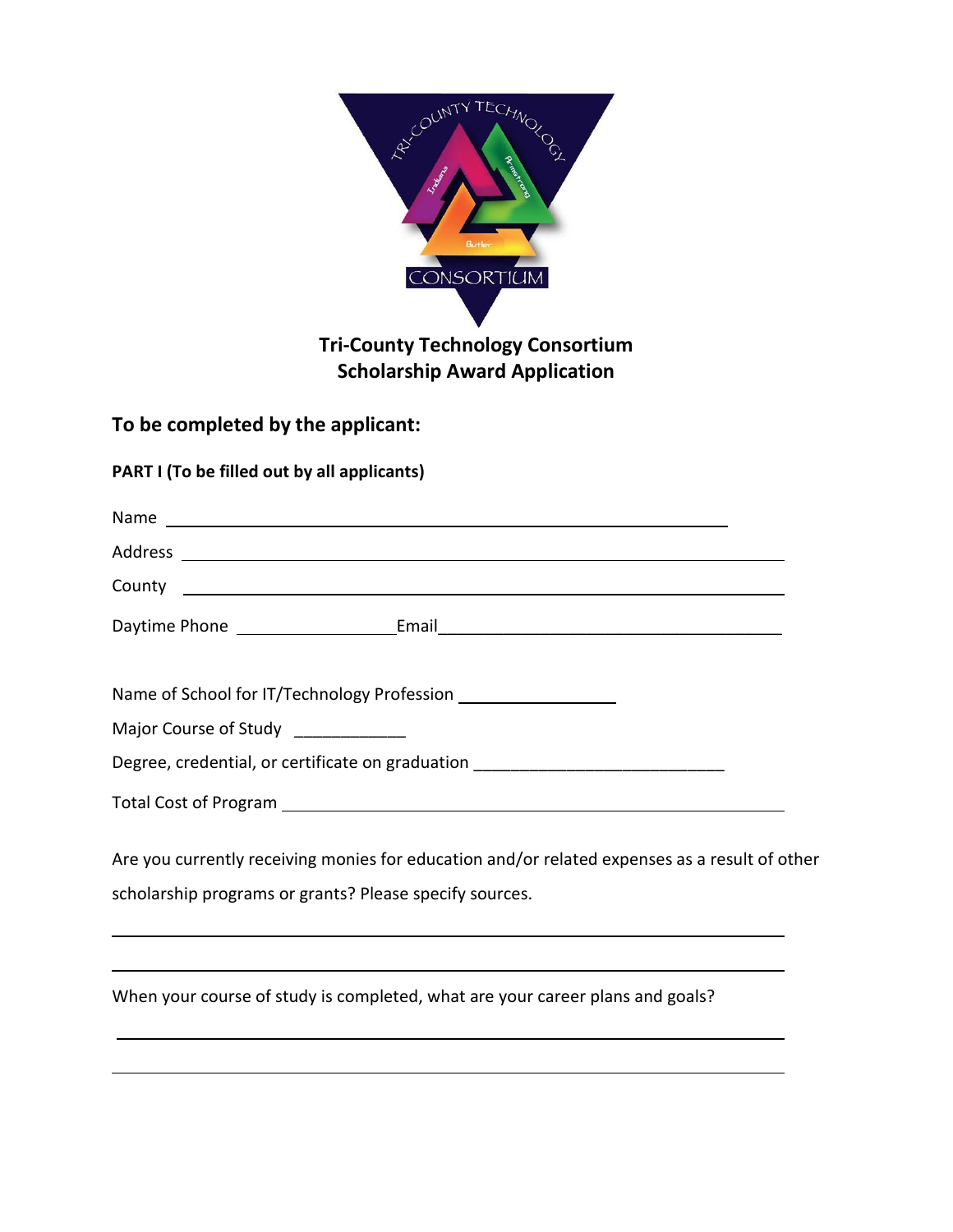### **Tri-County Technology Consortium Application**

Do you have any outside interests, volunteer work, club memberships or hobbies? If so, please explain: \_\_\_\_\_\_\_\_\_\_\_\_\_\_\_\_\_\_

*Please include an essay as described in the application information.*

#### **PART II**

Name of High School<br>
<u>Name</u>

Current G.P.A.

School Official Signature **Example 2018** Date

*Please include a letter of reference from a teacher or employer.*

**Part III (To be filled out by all applicants)**

*I certify that the information contained herein is true and correct to the best of my knowledge.*

Applicant's Signature \_\_\_\_\_\_\_\_\_\_\_\_\_\_\_\_\_\_\_\_\_\_\_\_\_\_\_\_\_\_

Date\_\_\_\_\_\_\_\_\_\_\_\_\_\_\_\_\_\_\_\_\_\_\_\_\_\_\_\_\_\_\_\_\_\_\_\_\_\_\_\_\_\_\_\_